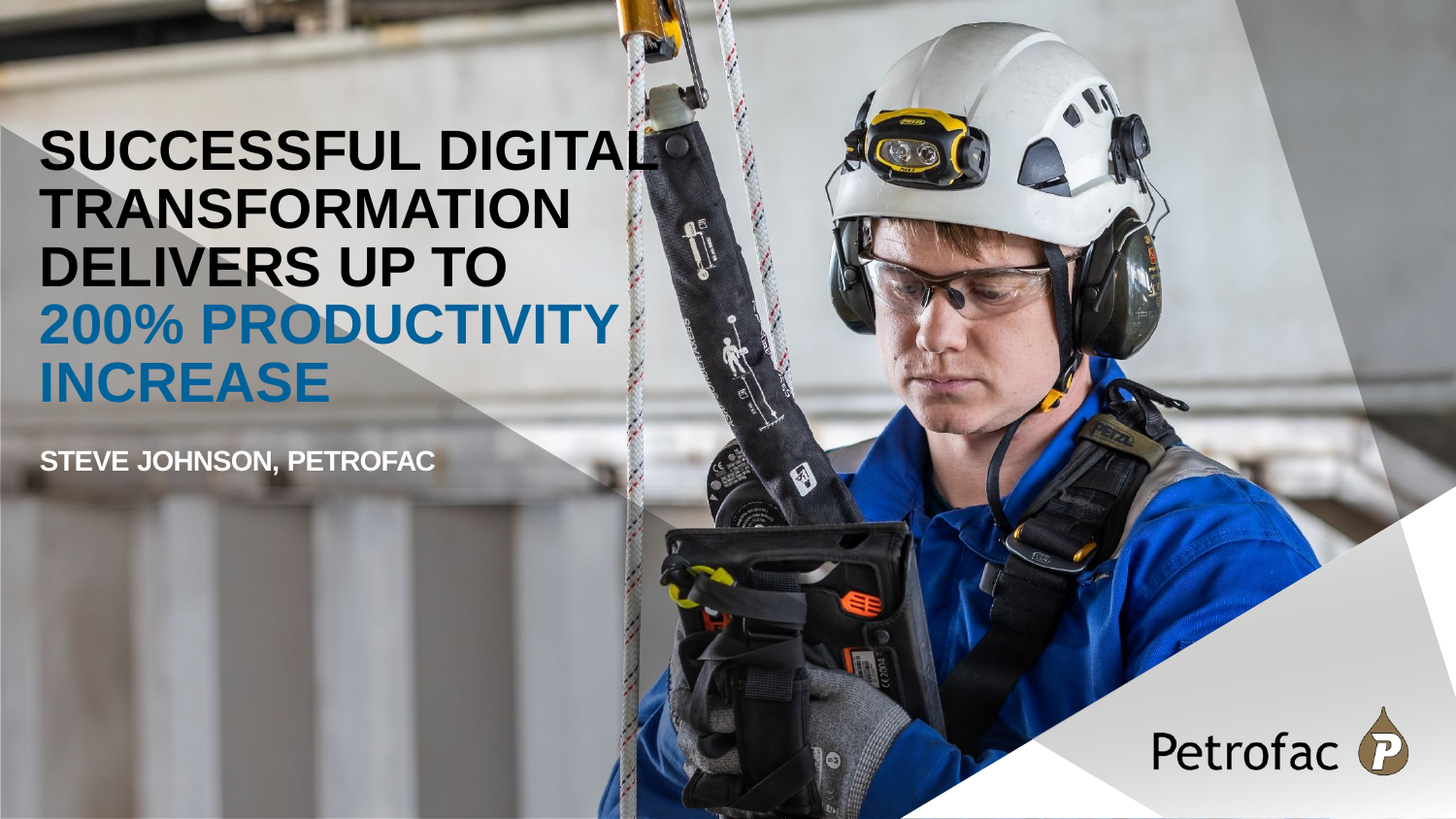### **Agenda**



### Introduction to Petrofac

- Why digital?  $\overline{2}$
- Digital as an enabler  $\overline{3}$
- Digitalising work execution  $\overline{4}$
- Ingredients for success $5\overline{)}$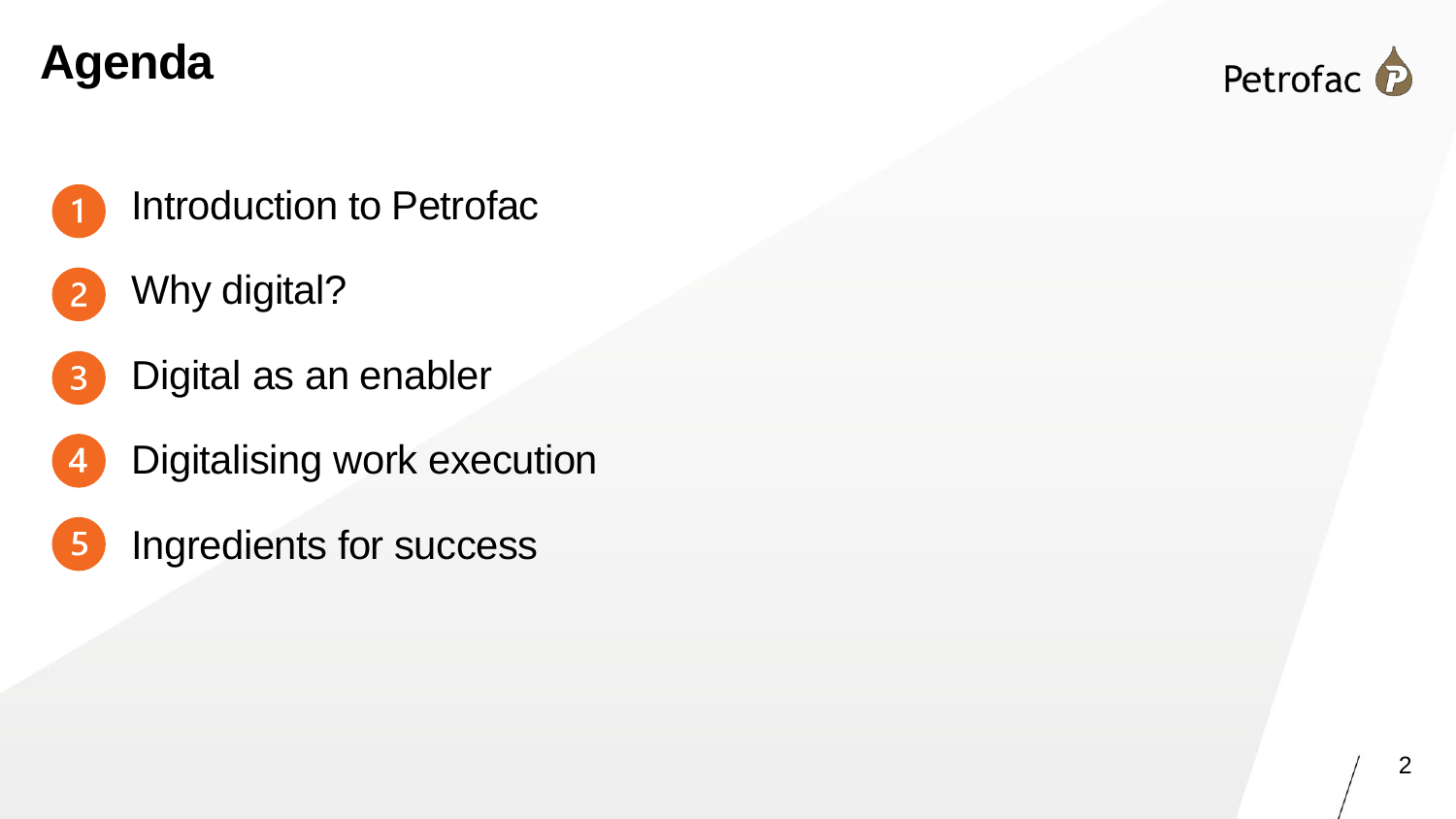### **Introduction to Petrofac**



We are a leading service provider to the international energy industry.

Our life of field services run from concept to EPC, through to operations and maintenance and decommissioning, all underpinned by our substantial training capability.

We've got decades of experience. But we're also looking to the future. By connecting our know -how with digital technologies, our delivery is always assured, and we aim to drive ultra -efficient results.

Our flexible execution and commercial models can be shaped to align with your delivery strategy; whether your projects focus on upstream, downstream or renewable and alternatives.

**We've delivered contracts and projects in some of world's toughest terrains and always bring the right energy to drive superior performance.**

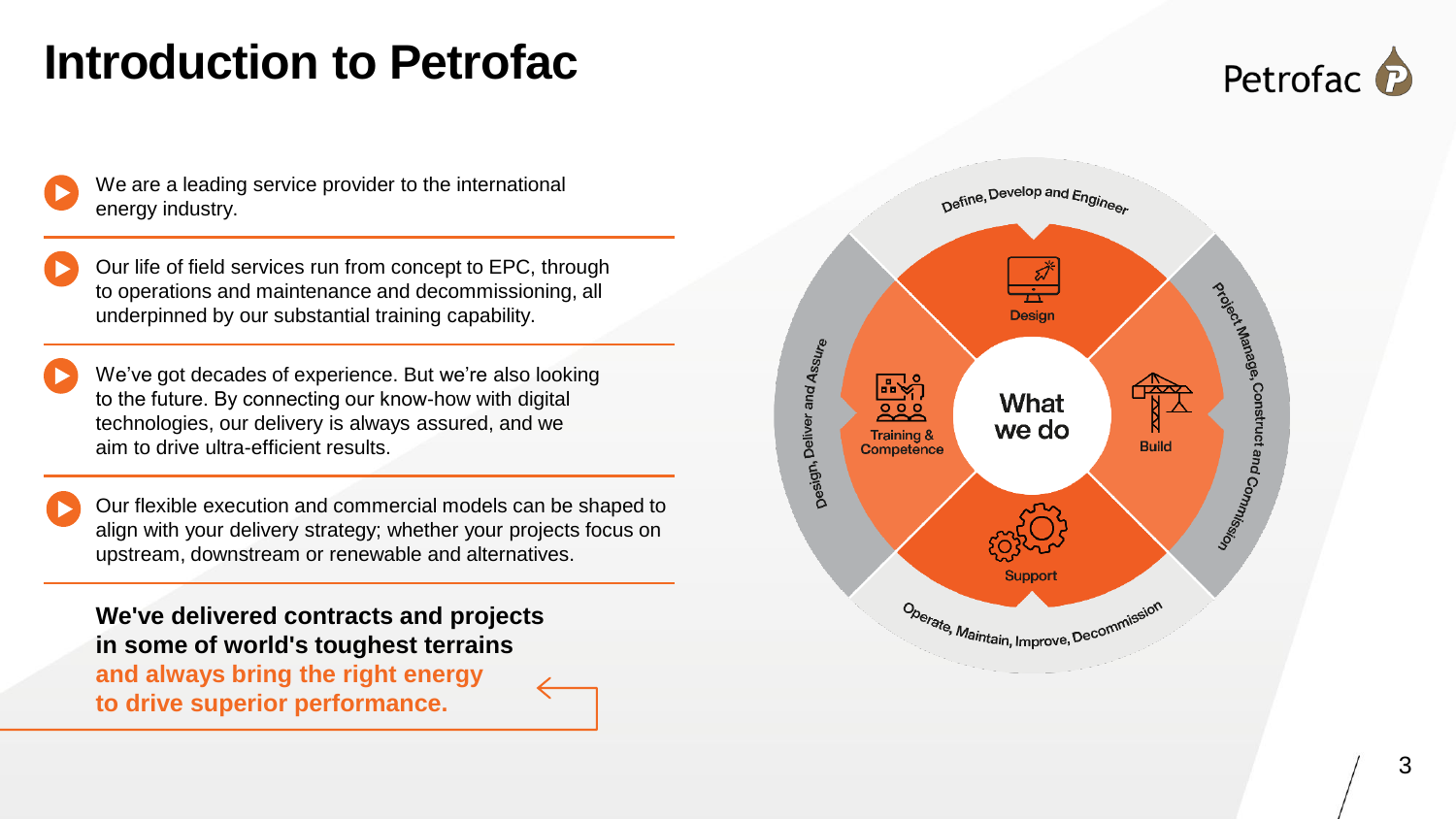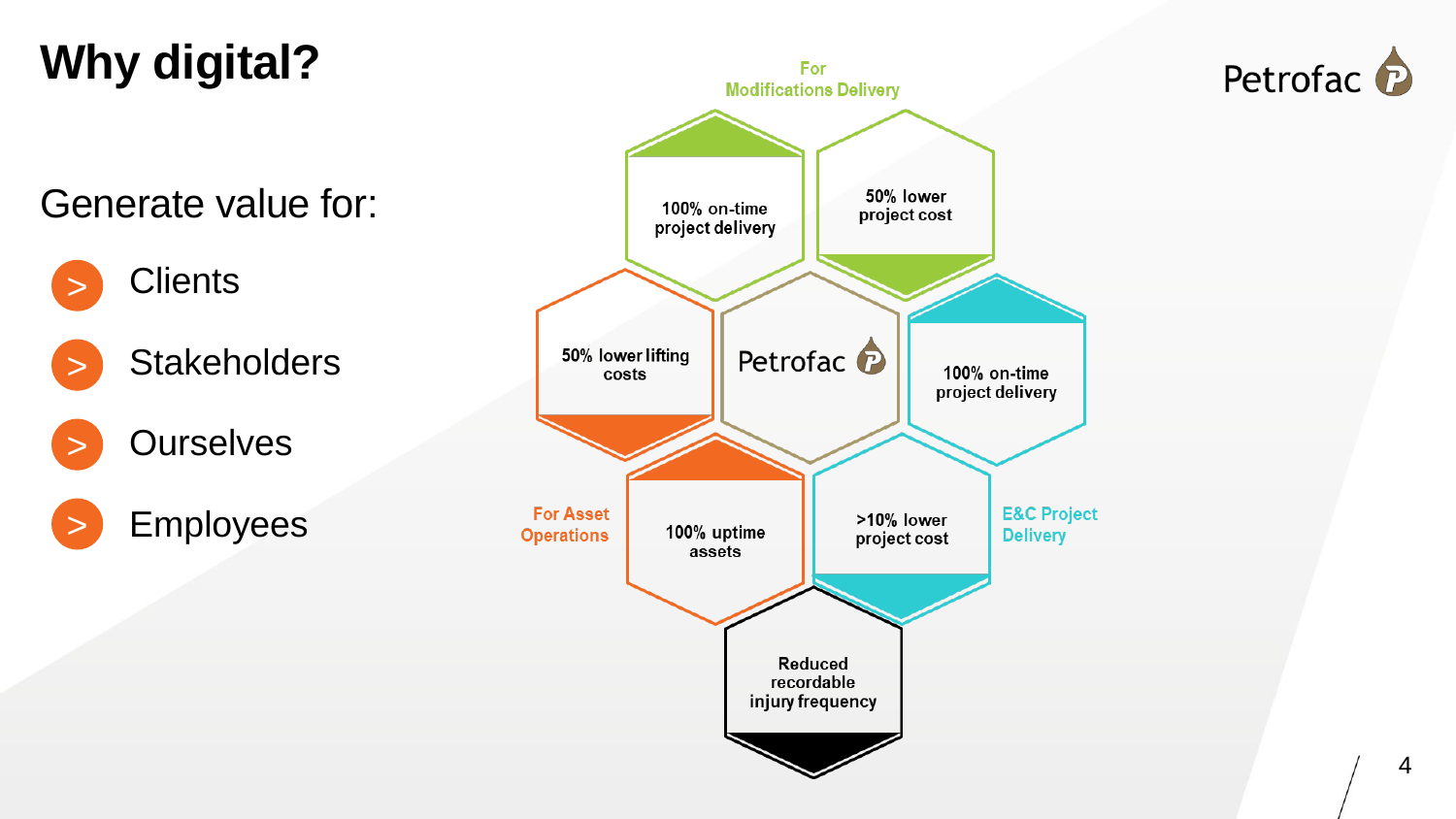### **Digital as an enabler**



- > Not technology for technologies sake
- > Practical industry experience identifying challenges and opportunities
- > Applying technology to enable new ways of working
- > **Wrapping transformed processes and services around the right enabling solutions to deliver enhanced outcomes**

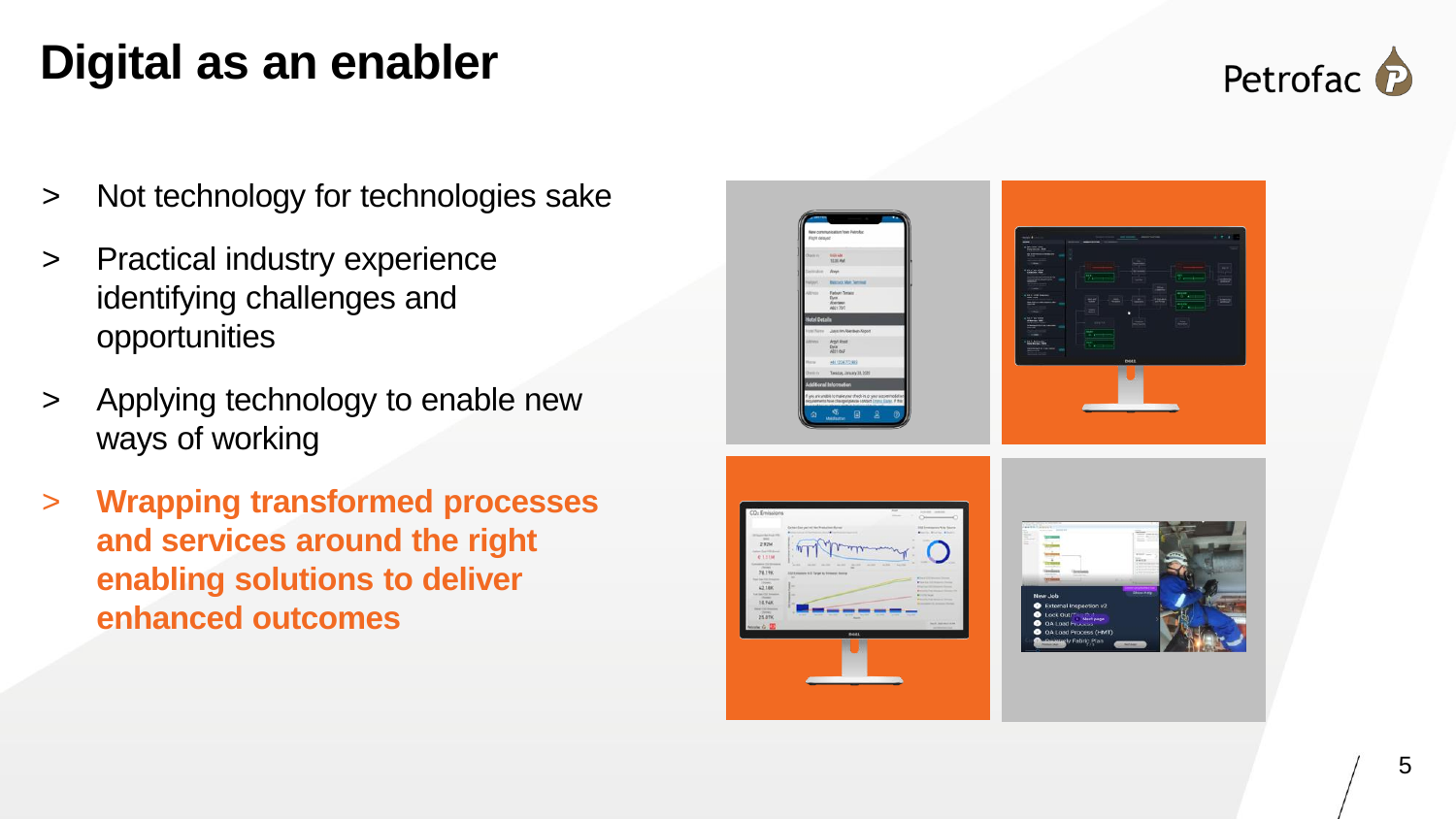#### 6

### **Digitalising work execution (1)** – First steps

### Started with a question:

*'Could we transform maintenance and inspection work execution through the adoption of digital delivering higher levels of productivity'*

Before considering the technology engaged with teams through 'day in the life' sessions to understand:

- Current process
- Where productivity is lost
- Identify opportunities to drive efficiency

ONLY then did we try to match the right digital enablers to the challenges and opportunities.



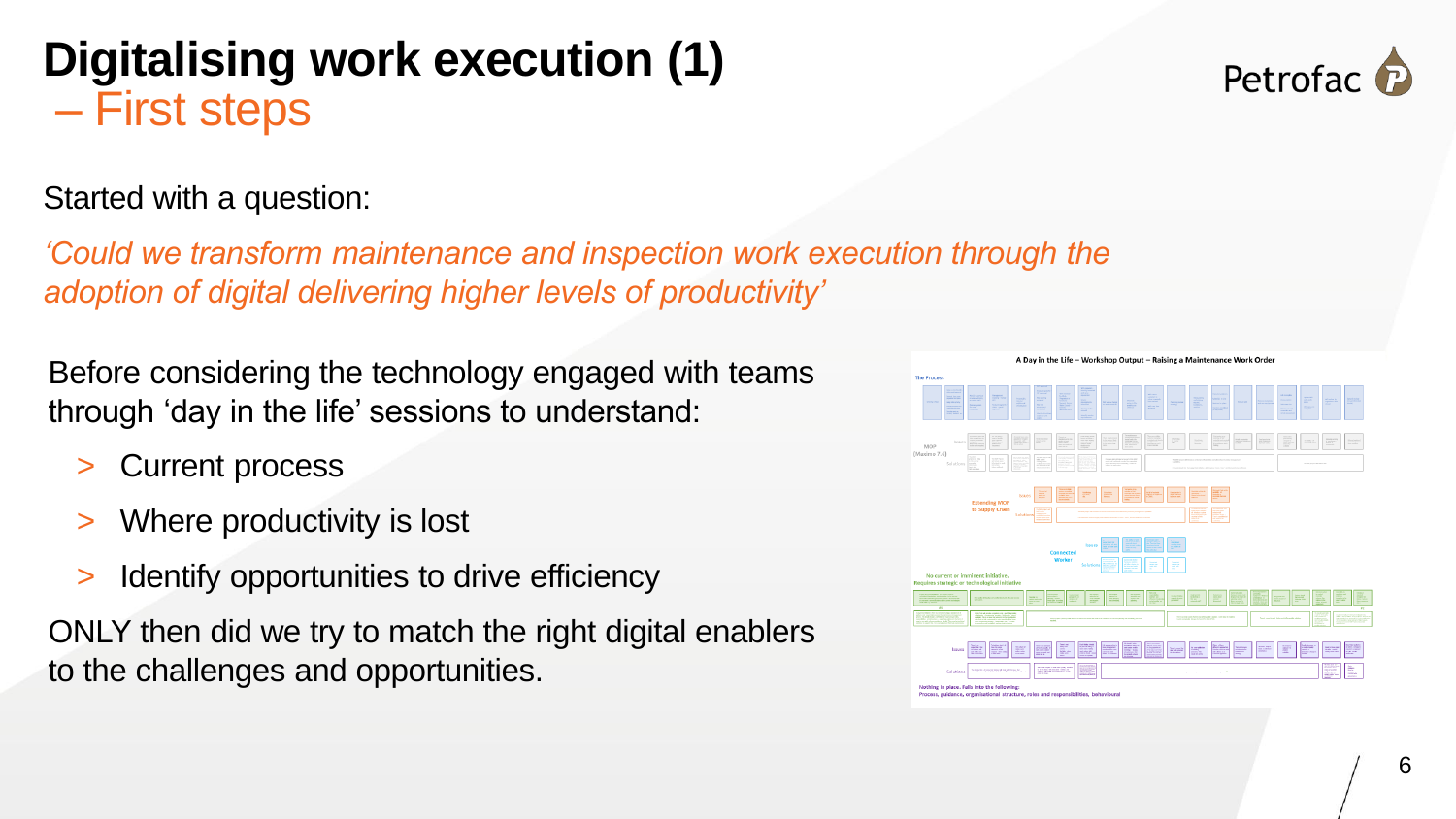### **Digitalising work execution (2)**  – End to end process



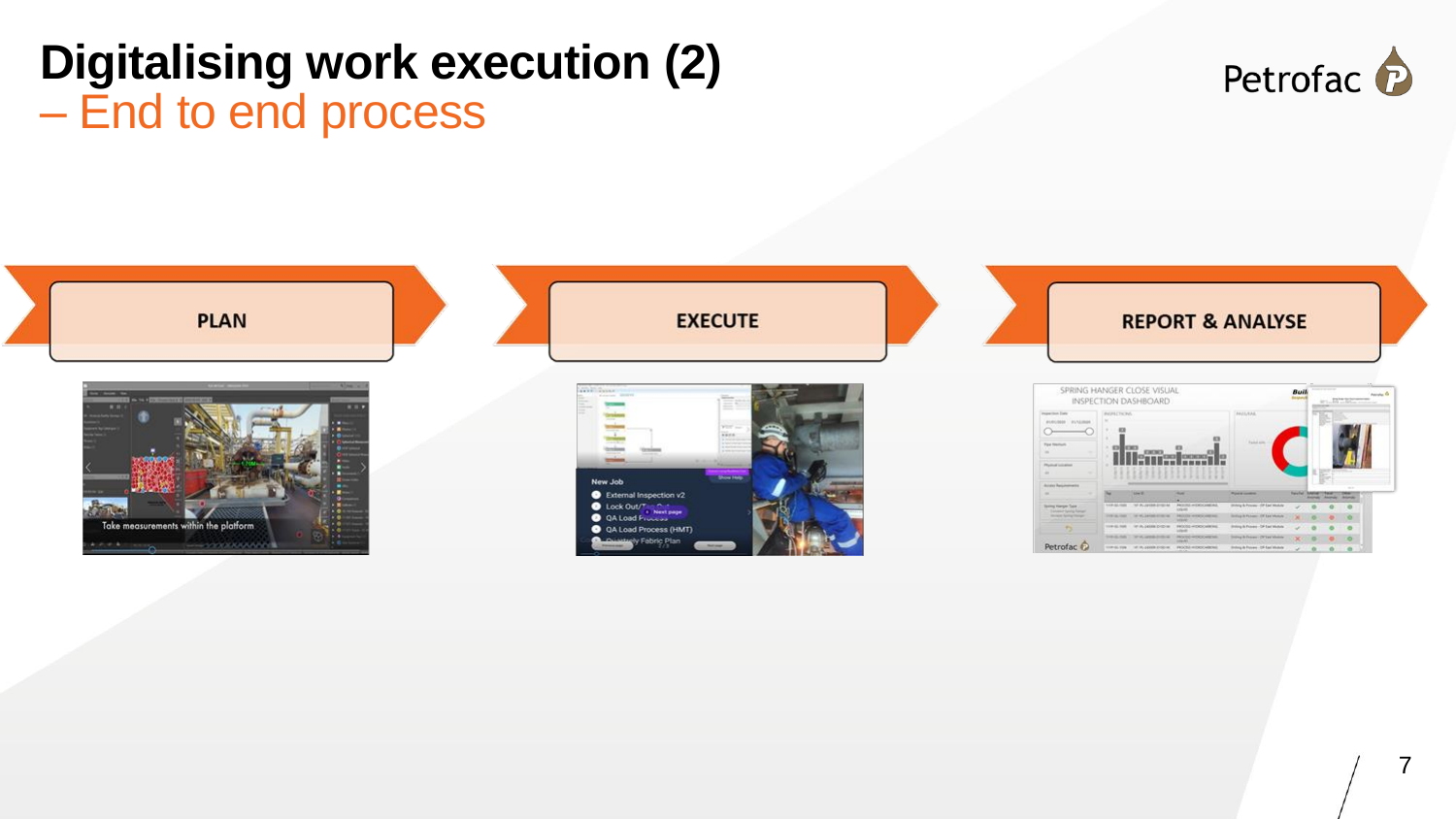

#### 8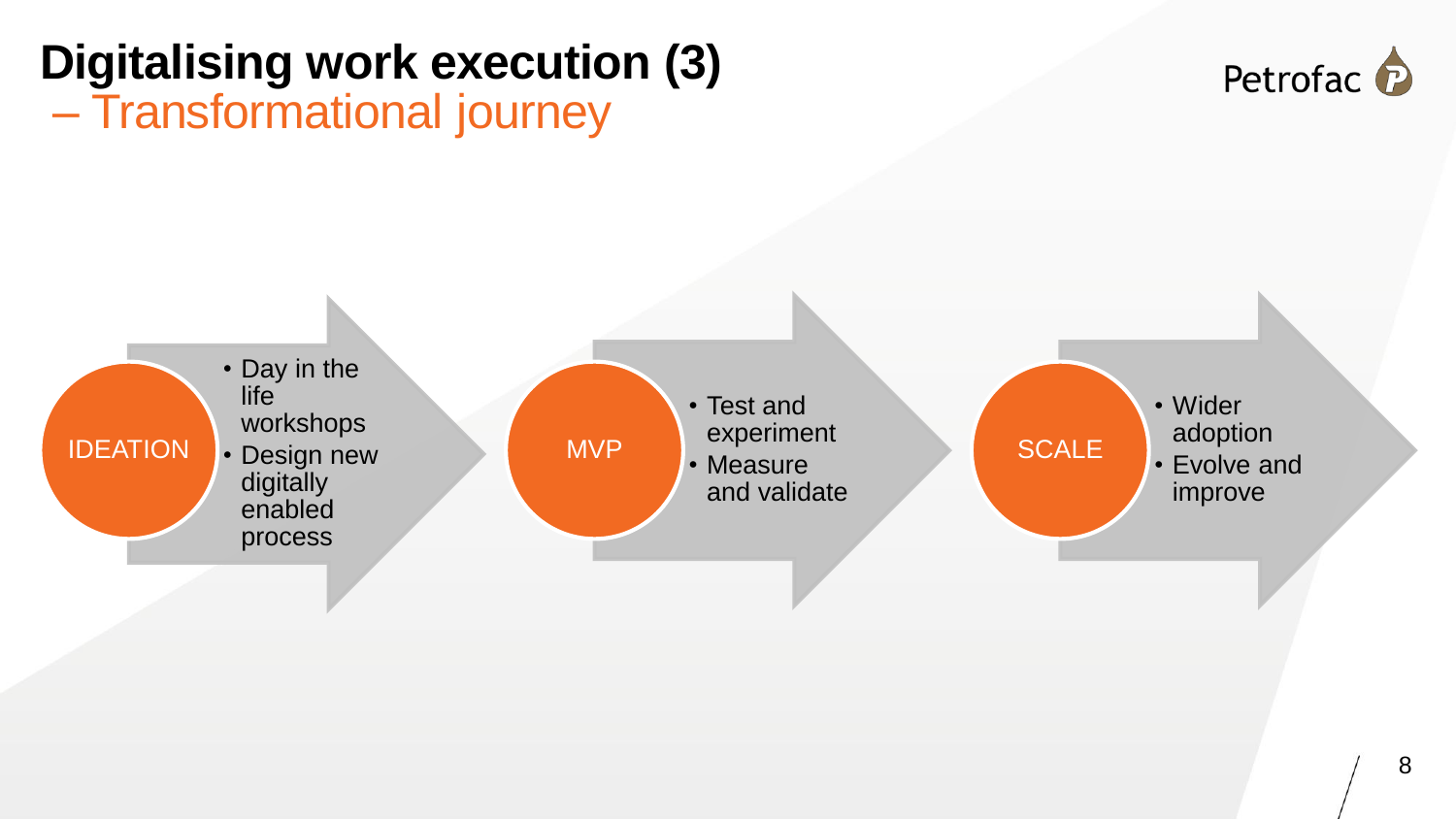### **Digitalising work execution (4)** – Unlocking value

## Petrofac P



#### **INSIGHTS AND ANALYTICS**

> Richness and consistent quality of data allowing value from greater insights, ability to optimise and move towards more sophisticated predictive approach



#### **PRE DIGITAL APPROACH**

- > Ex average 5 inspections per day
- > Spring hangers 3 to 4 inspections per day
- > Fire extinguisher inspections 15min per extinguisher



**PILOT OF DIGITAL O&M EXECUTION**

 $\overline{2}$ 

- > Ex campaigns up to **200%** productivity gain
- > Spring hanger campaigns up to **100%** productivity
- gain > Core crew fire
	- extinguisher inspection up to **200%**  productivity gain

#### **CONVERSION OF ALL CAMPAIGNS TO DIGITAL**

 $\mathbf{3}$ 

> 100% to 200% productivity gains consistently achieved for all campaigns

**PROCESS** > Seeing continued productivity gains in campaign activities with productivity well in excess of 200% now being achieved in

**CONVERSION OF CORE CREW MAINTENANCE AND ENHANCEMENT OF** 

some campaigns > Wider adoption delivering between 30% to 200% productivity gains and up to 50% cost reductions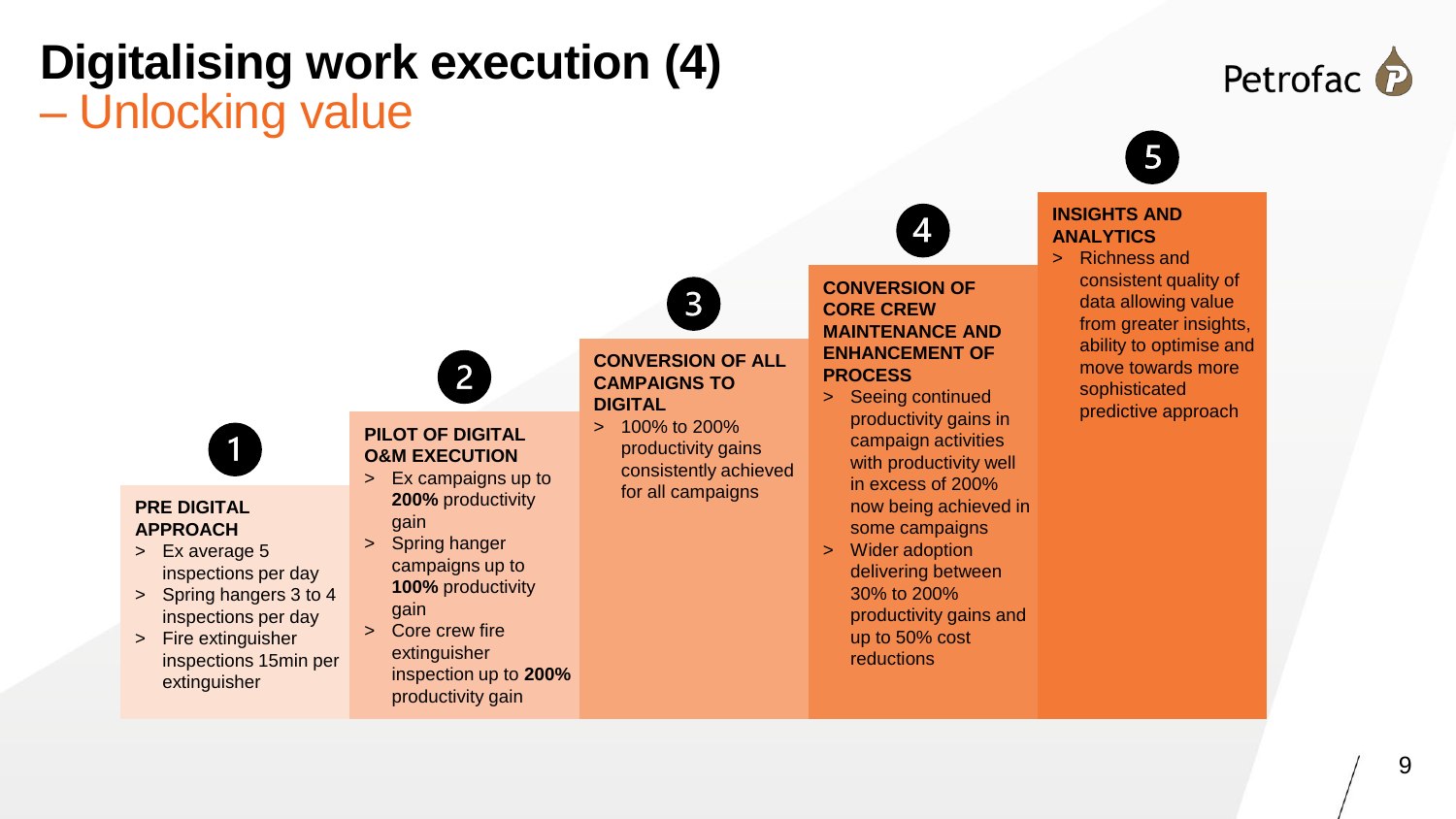### **Ingredients for success**











**FOCUS ON THE PRIZE FIRST NOT THE TECHNOLOGY**

**PLACE THE USER AT THE HEART OF THE SOLUTION**

**WRAP PROCESS AROUND THE TECHNOLOGY**

**COLLABORATION LEARN AND** 



**EVOLVE**